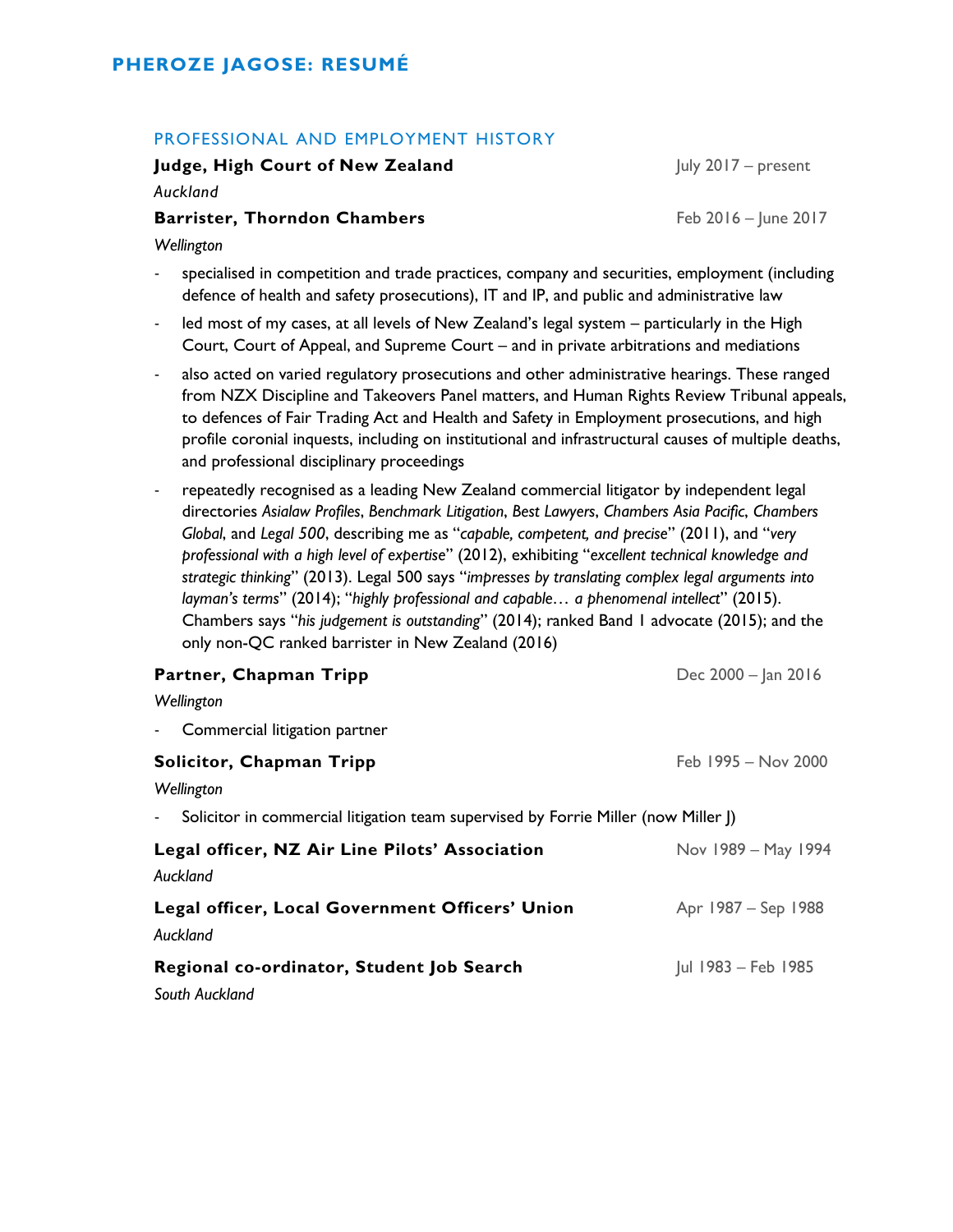## PRACTICE HIGHLIGHTS

- striking out allegations of Securities Act breach, including on appeal to Supreme Court (establishing limitation period precedent)
- obtaining precedent Supreme Court decision on amalgamations under Part 15 of the Companies Act
- defending Commerce Commission s36 prosecutions relating to dial-up internet access (successfully throughout, including on precedent-setting Supreme Court appeal), and data transmission pricing
- opposing a hard-fought challenge to a paediatric surgeon's appointment, including three successful hearings in the Court of Appeal (establishing legal precedents for conduct of judicial review proceedings, and on technical discovery obligations)
- overturning Employment Court's approach to contractual interpretation in Court of Appeal
- securing inadvertent disclosures of electronic data by Crown, local government, and corporate entities, including by urgent 'without notice' and subsequent permanent injunctions, and on appeal
- obtaining findings of Securities Act breach in first Takeovers Code challenge to be heard in New Zealand
- obtaining High Court's revision of Commerce Commission's first application of Commerce Act's new mergers and acquisitions thresholds
- defending Commerce Commission's air cargo and saleyard cartel prosecutions, and subsequent civil claims by exporters
- successfully representing Australian/UK shipbuilder in challenges to \$500m tender to provide the Ministry of Defence with a new inshore/offshore 'Project Protector' fleet, and settling warranty claims in complex multi-stage mediation before the Hon Robert Fisher QC
- advising Crown and corporates on large-scale IT contracting failures in a variety of sensitive sectors, including by securing contractor performance on renegotiated terms
- upholding governmental decisions on discretionary health funding, and on health asset sales
- defeating challenges to sales of public assets, and to Wellington waterfront developments
- obtaining complex infrastructure access pricing arbitration award relating to principles for 35-year renewal of an exclusive lease over a wharf
- representing Australian mining contractor at coronial inquest, Police and regulatory investigations, Royal Commission of Inquiry, and OSH prosecutions arising out of the Pike River Coal disaster
- representing core participant in Havelock North Drinking Water Inquiry
- maintaining international mining group's position with regulator and against partner, in face of substantial joint venture dispute, and successfully prosecuting its intellectual property claims
- acting in civil proceedings and private arbitrations concerning mining ventures and disputes over Crown Minerals resources, and in relation to Public Works Act takings
- successfully obtaining withdrawal of, or defending and mitigating, health and safety prosecutions for serious injuries and deaths in significant industrial settings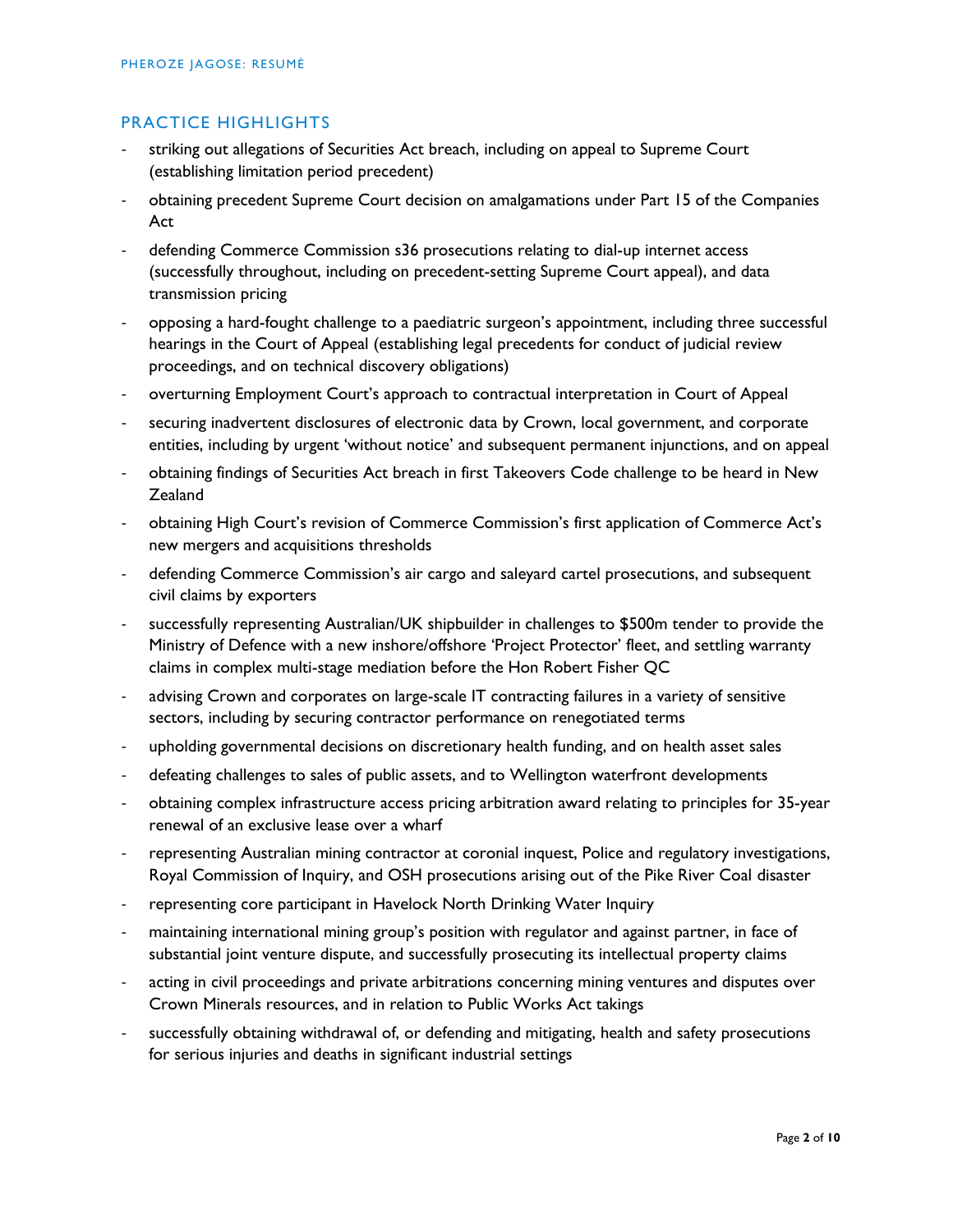- prosecuting professional disciplinary proceedings against engineers involved in the CTV building's collapse in the Canterbury earthquakes' sequence, including on judicial review
- enforcing restraints of trade against former executives of vendor's sold business, on grounds of residual legitimate proprietary interest in executives' post-employment conduct
- after multiple successful strike outs, obtaining the dismissal of decade-long claim for damages arising out of allegedly unlawful radio frequency transmissions, with indemnity costs
- acting for importers and exporters of various industrial hazardous substances on HSNO compliance and enforcement matters
- defending companies' nominations of minority buy-out prices in arbitrations under the Companies Act
- securing the sale of substantial assets in the face of minority shareholders' allegations of directors' misconduct, and
- defeating NZRFU's attempts to prevent Canterbury from manufacturing its own commemorative black 'Invincibles' rugby jersey.

# ACADEMIC EXPERIENCE

- **1989 –** MA in International Relations, University of Lancaster, UK; Thesis: "In Pursuit of the Simple Truth: racism and theories of political development"
- **1988 –** completed Law Professionals course
- **1987 –** LLB, University of Auckland, NZ; Research papers: "Denial of Democracy: an investigation into the USA's administration of the Republic of Belau as part of the Trust Territory of the Pacific Islands"; "Twice Bless'd: an examination and attempted definition of the principle of self-determination in international law"; "Combatting the Culture Vultures: the protection of cultural property in international law and practice"

### SCHOLARSHIPS AND PRIZES

- **1987 Awarded one of six worldwide International Peace Scholarships by the Rotary Foundation** for postgraduate study of Politics in the UK
- **1986 –** Winner, Auckland University Stout Shield Moot Competition; Gary Davies Memorial Prize for Advocacy; the Geoffrey Powell Prize for Outstanding Advocate; semi-finalist, representing the University of Auckland at the Australasian Moot Court Competition, Adelaide; semi-finalist, representing New Zealand, at the Phillip C Jessup International Law Moot Court Competition, Washington DC
- **1985 –** Lallu Ram Sharma Prize for Pacific Legal Studies; University Blue for Advocacy; finalist, representing the University of Auckland at the Australasian Moot Court Competition, Hobart

### PUBLICATIONS AND PRESENTATIONS

- Legal issues blog at www.pherozejagose.com
- Sundry Chapman Tripp, *National Business Review*, *Independent*, *Dominion Post*, and other news media publications
- "'Loyal to what?': the role of parliamentary opposition" (9 May 2017) *The Capital Letter*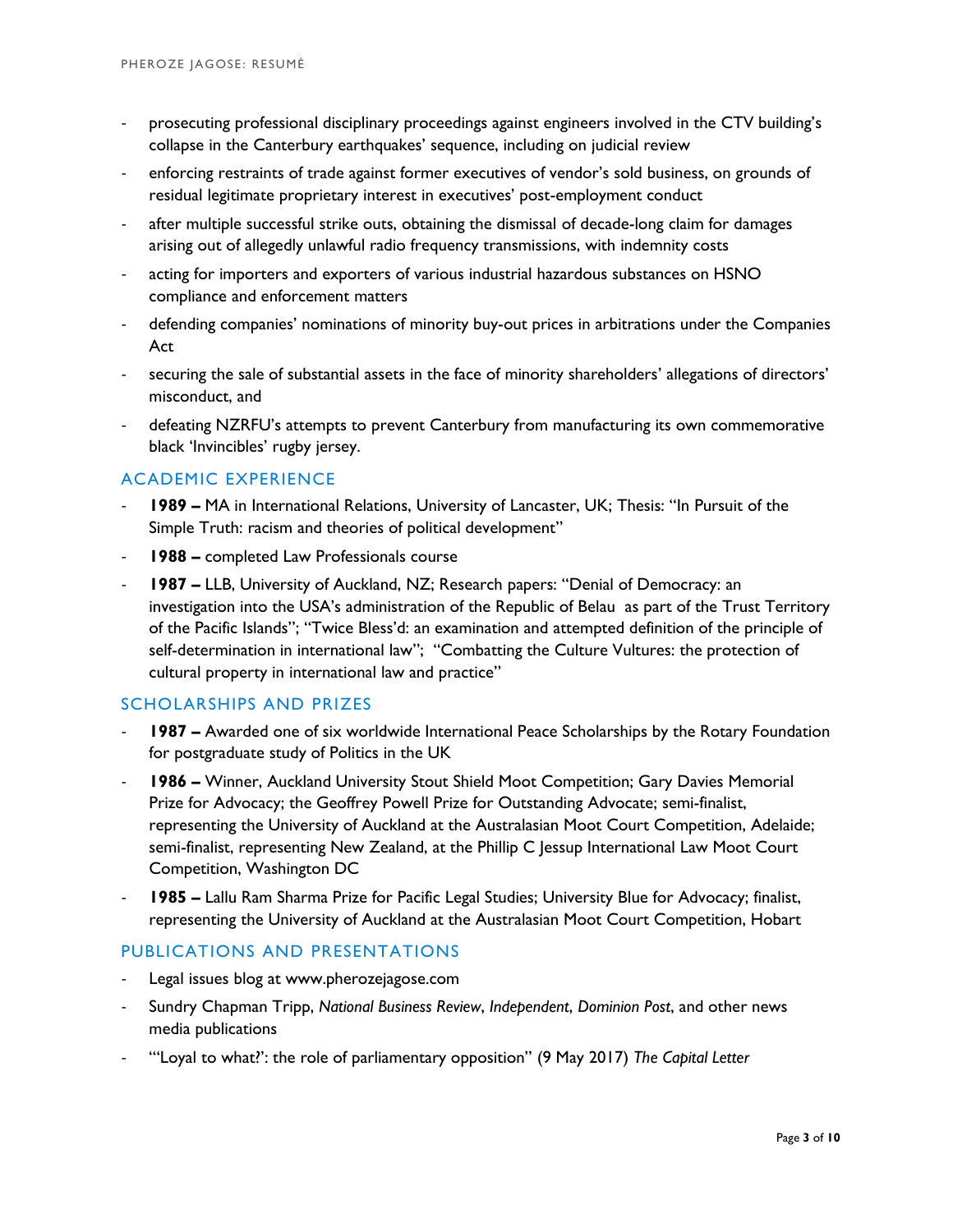- "Avoiding unjust enrichment's perils: 'an Aristotelian conception of justice'" (2 May 2017) *The Capital Letter*
- "'It's not all about you': limiting the Privacy Act's intrusions" (24 January 2017) *The Capital Letter*
- "Brexit: here come the lawyers" (8 November 2016) *The Capital Letter*
- "'Fruit of the poisonous tree'? Remedying NZBORA breaches" (1 November 2016) *The Capital Letter*
- "Judicial review: going beyond its 'proper sphere'?" (14 June 2016) *The Capital Letter*
- "Judges and judging: 'the unique stressors of judicial life'" (7 June 2016) *The Capital Letter*
- "Understanding family violence: 'law reform makes less of a difference'" (31 May 2016) *The Capital Letter*
- "Contract and Commercial Law Bill" (24 May 2016) *The Capital Letter*
- "Consumer protection and the rule of law" (17 May 2016) *The Capital Letter*
- "'Plea bargaining': world famous in New Zealand" (10 May 2016) *The Capital Letter*
- "Being relevant: courts contemplate their place in the world" (3 May 2016) *The Capital Letter*
- "W(h)ither privacy? Social media takes its toll" (26 April 2016) *The Capital Letter*
- "Vexing litigants can courts do this?" (8 April 2016) *pherozejagose.com*
- "Living a life vicarious on the move and yet to stop" (24 March 2016) *LawTalk*
- "Hotchin v NZGT: own goals for litigator and litigation?" (15 March 2016) *pherozejagose.com*
- "Waiting on the Supremes" (12 February 2016) *pherozejagose.com*
- "Supreme Court allows Ltd protection of 'digital data'" (October 2015) *Brief Counsel*
- "Court takes ACCC back to basics" (August 2015) *Brief Counsel*
- "So you think you own your electronic data, do you? Think again" (July 2014) *Brief Counsel*
- "A legal oddity in the Employment Relations Amendment Bill" (May 2013) *Brief Counsel*
- "Supreme Court sets seal on competition law" (September 2010) *Brief Counsel*
- "Contract interpretation: context is everything, but not everything is context" (August 2009) *Brief Counsel*
- "Search and Surveillance Bill invasive new powers for regulators?" (July 2009) *Brief Counsel*
- "New District Courts rules" (July 2009) *Brief Counsel*
- "0867: Remembering dial-up, and reinforcing the counterfactual test" (July 2008) *Brief Counsel*
- "Taking over a takeover: the Oyster Bay case" (December 2005) *Brief Counsel*
- "Fixing up dodgy dismissals" [2001] *NZLJ* 477
- "Employment relations" [2001] *NZLJ* 436
- "Unfair dismissals" [1999] *NZLJ* 148
- "Health contracting and competition law" (1996) 3(2) *Health Manager* 17
- "Babies and Bosses: an examination of s41 of the Parental Leave and Employment Protection Act 1987" (1994) *NZJIR* 131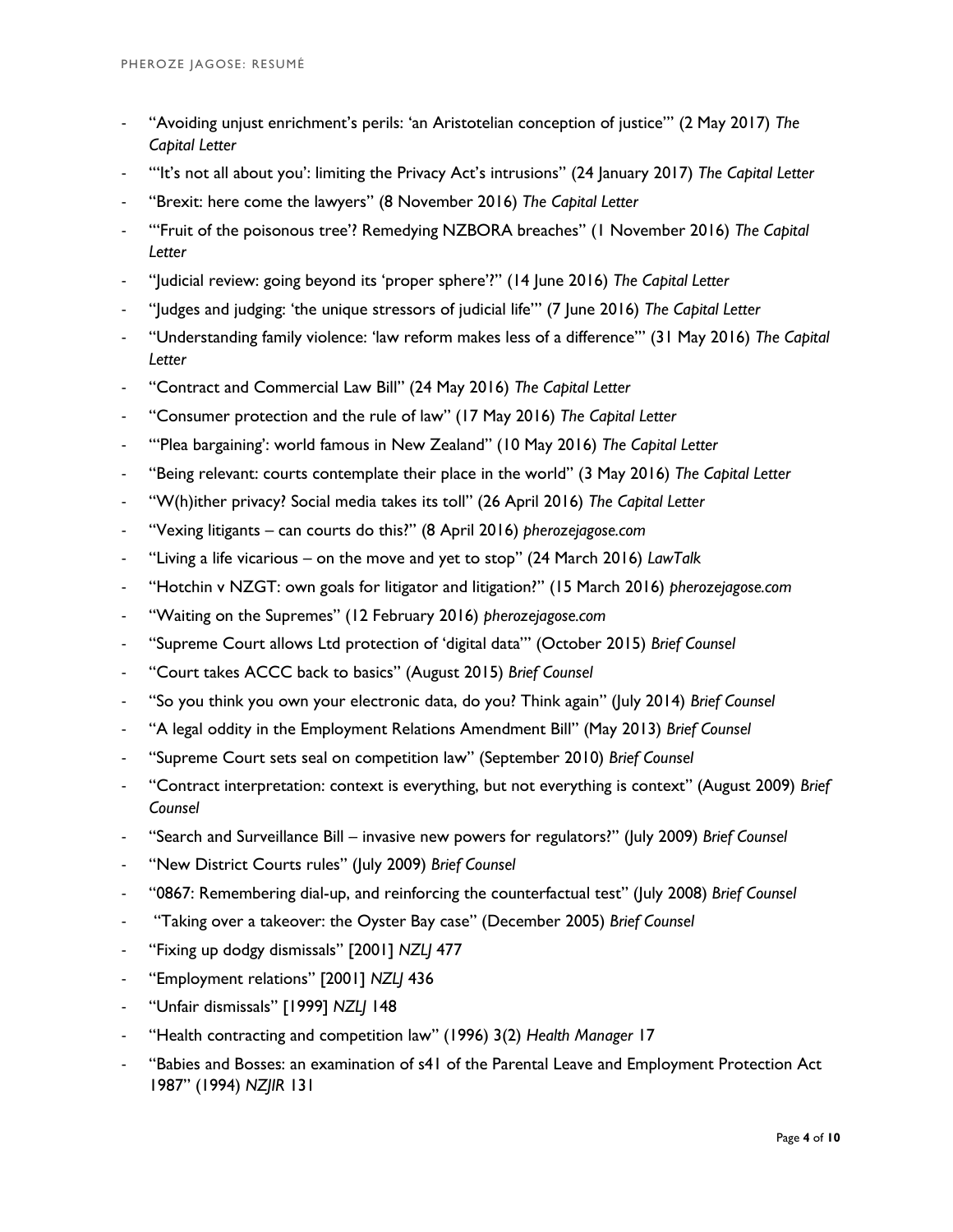- "Lockouts and dismissals a response to Adzoxornu and Harrison" [1992] *ILB* 9
- "An Organised List of Truths: The Erebus Papers" (book review) (1991) 353 LawTalk 5
- with Harré L, *The Employment Advice Handbook: how to negotiate wages and conditions in the 1990s* (Front Page, Auckland, 1991)
- People-Centred Development (Rotary Foundation, 1989)
- "Money for nothing and your cheques for free: the history, operation, and relevance of the Wages Protection Act 1980" [1988] *NLGOU News* 15
- "Section 9A of the Race Relations Act 1971: the 'Tigger' of NZ's race relations legislation" (1987) 5 *AULR* 494
- "Advocacy with Honour (book review)" (1986) 5 *AULR* 410
- *Presentations*: with Terence Arnold (now Arnold J), designed and supervised NZLS entry-level High Court Civil Litigation Skills course nationally; presented same in Wellington; presented various NZLS seminars (evidence, commercial law); represented profession at 2005 AIJA conference; various Chapman Tripp in-house and client seminars; firm/media debates at **Parliament**

### LIST OF SUBSTANTIVE JUDGMENTS AS COUNSEL

#### *—Supreme Court*

- 1. *Commerce Commission v Telecom Corporation of New Zealand Ltd* [2010] NZSC 111, [2011] 1 NZLR 577
- 2. *Elders New Zealand Ltd v PGG Wrightson Ltd* [2008] NZSC 104, [2009] 1 NZLR 577
- 3. *Trustees Executors Ltd v Murray* [2007] NZSC 27, [2007] 3 NZLR 721

### *—Court of Appeal*

- 1. AFFCO New Zealand Ltd v Employment Court & NZ Meat Workers Union Inc [2017] NZCA 123
- 2. AFFCO New Zealand Ltd v NZ Meat Workers and Related Trades Union Inc [2016] NZCA 482
- 3. *New Zealand Aluminium Smelters Ltd v Weller & Others* [2016] NZCA 19
- 4. *Blum & Global Prestige Brands v ANZ Bank New Zealand Ltd* [2015] NZCA 335
- 5. *Earthquake Commission v Whiting and others* [2015] NZCA 144
- 6. *Telecom Corporation of New Zealand Ltd v Commerce Commission* [2012] NZCA 344
- 7. *Telecom Corporation of New Zealand Ltd v Commerce Commission* [2012] NZCA 278
- 8. *Commerce Commission v Telecom Corporation of New Zealand Ltd (No 2)* [2009] NZCA 424
- 9. *Commerce Commission v Telecom Corporation of New Zealand Ltd* [2009] NZCA 338, (2009) 12 TCLR 457
- 10. *Janus Nominees Ltd v Fairhall* [2009] NZCA 280, [2009] 3 NZLR 757
- 11. *Murray v Morel and Co Ltd* [2008] NZCA 124
- 12. *Elders New Zealand Ltd v PGG Wrightson Ltd* [2007] NZCA 596, (2008) 10 NZCLC 264,352
- 13. *Murray v Morel and Co Ltd* [2006] 2 NZLR 366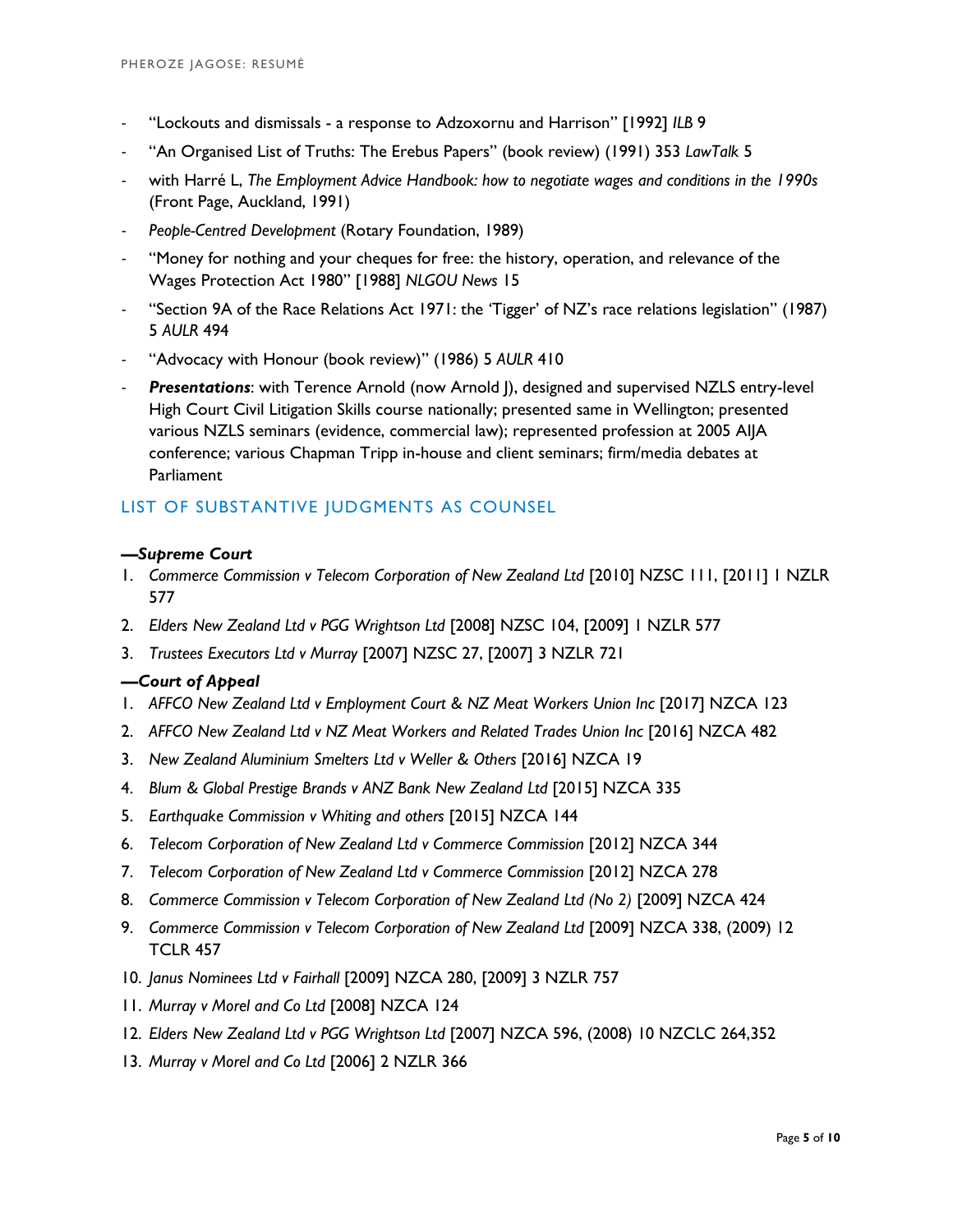- 14. *OPC Managed Rehab Ltd v Accident Compensation Corporation* [2006] 1 NZLR 778
- 15. *Wilson v White* [2005] 3 NZLR 619
- 16. *Wilson v White* [2005] 1 NZLR 189
- 17. *White v Wilson* [2004] 1 NZLR 201
- 18. *Airways Corporation of New Zealand Ltd v Postles* [2002] 1 ERNZ 71
- 19. *Telecom Corporation of New Zealand Ltd v Commerce Commission* (2001) 10 TCLR 182
- 20. *Ashcroft & Associates Ltd v Capital Coast Health Ltd* (CA152/98)
- 21. *Manukau City Council v Ports of Auckland Ltd* (CA252 /97)
- 22. *Hetherington Ltd v Carpenter* [1997] 1 NZLR 699
- 23. *Hetherington Ltd v Carpenter* (1995) 9 PRNZ 1
- 24. *Telecom Corporation of New Zealand Ltd v Clear Communications Ltd* (1995) 6 TCLR 682
- 25. *Nelson Air Ltd v New Zealand Airline Pilots Association* [1994] 2 ERNZ 665
- 26. *Nelson Air Ltd v New Zealand Airline Pilots' Association IUOW* [1992] 1 ERNZ 632
- 27. *New Zealand Airline Pilots' Association v Air New Zealand Ltd* [1992] 2 NZLR 656

### *—High Court*

- 1. *Commerce Commission v PGG Wrightson Ltd* [2015] NZHC 3360
- 2. *New Zealand Bloom Ltd v Cargolux Airlines International SA* [2015] NZHC 109, [2015] NZCCLR 8
- 3. *Trustees Executors Ltd v Fund Managers Canterbury Ltd* [2014] NZHC 2444
- 4. *Harding v Institution of Professional Engineers NZ Inc* [2014] NZHC 2251, [2014] NZAR 1252
- 5. *ANZ New Zealand Ltd v Blum & Global Prestige Products Ltd* [2014] NZHC 640
- 6. *New Zealand Bloom Ltd v Cargolux Airlines International SA* [2014] NZHC 536
- 7. *Earthquake Commission v Krieger* [2013] NZHC 3140, [2014] 2 NZLR 547
- 8. *Hargreaves v Radio Network Ltd* [2013] NZHC 1679
- 9. *Earthquake Commission v Unknown Defendants* [2013] NZHC 708
- 10. *New Zealand Bloom Ltd v Cargolux Airlines International SA* [2013] NZHC 521
- 11. *Hargreaves v The Radio Network Ltd* HC Christchurch CIV-2002-409-725, 8 February 2013
- 12. *Hargreaves v The Radio Network Ltd* HC Christchurch CIV-2002-409-725, 7 December 2012
- 13. *New Zealand Bloom Ltd v Cargolux Airlines International SA* [2012] NZHC 3012
- 14. *Hargreaves v The Radio Network Ltd* [2012] NZHC 2311
- 15. *Rio Tinto Mining and Exploration Ltd v Rutherford* HC Christchurch CIV-2011-409-2348, 16 May 2012
- 16. *Godfrey Hirst NZ Ltd v Commerce Commission* HC Wellington CIV-2011-485-1257, 23 November 2011
- 17. *Hargreaves v The Radio Network Ltd* HC Christchurch CIV-2009-409-725, 19 October 2011
- 18. *Re Godfrey Hirst NZ Ltd* HC Wellington CIV-2011-485-1257, 8 July 2011
- 19. *Commerce Commission v Telecom Corporation of New Zealand Ltd* (2011) 13 TCLR 270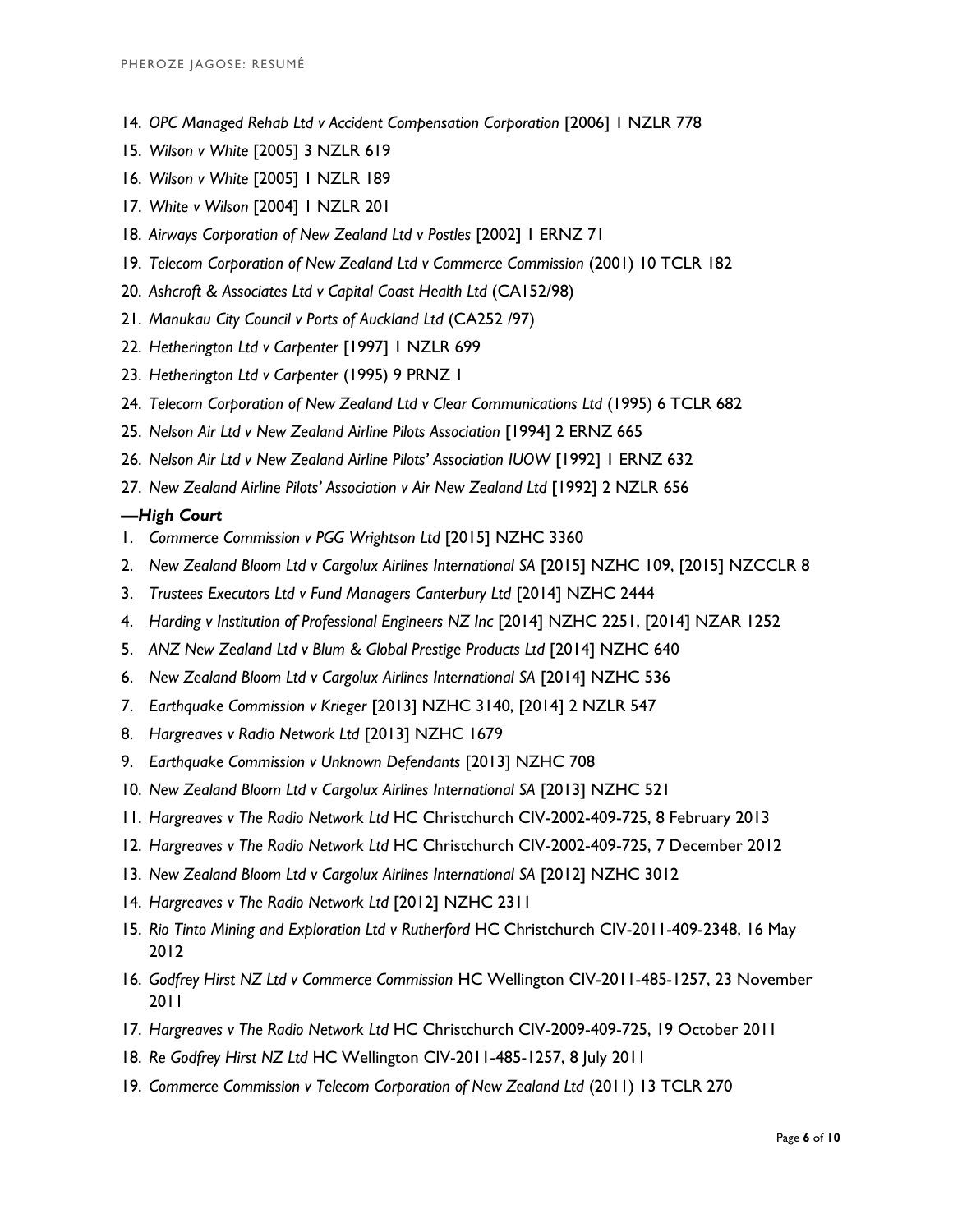- 20. *Commerce Commission v Cargolux Airlines International SA* HC Auckland CIV 2008-404-8355, 5 April 2011
- 21. *Hargreaves v The Radio Network Ltd* HC Christchurch CIV-2002-409-725, 17 November 2010
- 22. *Iron Ore New Zealand Ltd v Rio Tinto Mining and Exploration Ltd* HC Christchurch CIV-2009-409- 1947, Fogarty J, 11 June 2010
- 23. *Hargreaves v The Radio Network Ltd* HC Christchurch CIV-2002-409-725, 17 November 2010
- 24. *Iron Ore New Zealand Ltd v Rio Tinto Mining and Exploration Ltd* (2010) 20 PRNZ 478
- 25. *Mark v Attorney-General* HC Wellington CIV 2002-485-799, 27 October 2009
- 26. *Commerce Commission v Telecom Corporation of New Zealand Ltd* HC Auckland CIV 2004-404-1333, 9 October 2009
- 27. *Air New Zealand Ltd v Nelson Airport Ltd* HC Nelson CIV 2007-442-584, 16 June 2008
- 28. *Janus Nominees Ltd v Fairhall* HC Wellington CIV-2005-085-679, 26 May 2008
- 29. *Commerce Commission v Telecom Corporation of New Zealand Ltd* (2008) 12 TCLR 168
- 30. *Trans Tasman Properties Ltd v Gibson* (2007) 10 NZCLC 264,298
- 31. *Napier Public Health Action Group Inc v Minister of Conservation* [2007] 3 NZLR 559
- 32. *Elders New Zealand Ltd v PGG Wrightson Ltd* HC Auckland CIV 2006-404-1974, 26 March 2007
- 33. *Herron v Speirs Group Ltd* HC Auckland CIV 2006-404-2277, 21 March 2007
- 34. *Elders New Zealand Ltd v PGG Wrightson Ltd* [2007] 1 NZLR 710
- 35. *Construction Service Company (Wellington) Ltd (in receivership) v Wellington Waterfront Ltd* HC Wellington CIV 2006-485-1117, 13 September 2006
- 36. *Delegat's Wine Estate Ltd v Takeovers Panel* HC Wellington CIV 2005-485-2047, 1 July 2006
- 37. *Miro Property Holdings Ltd v Wool Board Disestablishment Company Ltd* HC Wellington CIV 2005- 485-925, 15 February 2006
- 38. *Takeovers Panel v Delegat's Wine Estate Ltd (No 3)* (2005) 2 NZCCLR 718; (2005) 2 NZCCLR 727
- 39. *Takeovers Panel v Delegat's Wine Estate Ltd (No 2)* HC Wellington CIV 2005-485-2047, 9 November 2005
- 40. *Vorwerk v Chapman Tripp Sheffield Young* HC Wellington CIV 2005-485-622, 7 November 2005
- 41. *Delegat's Wine Estate Ltd v Takeovers Panel* [2006] 1 NZLR 415
- 42. *New Zealand Guardian Trust Company Ltd v General Church Fund of the Wellington Diocese of the Church of England in New Zealand* HC Wellington CIV 2005-485-156, 31 August 2005
- 43. *Air New Zealand Ltd v Commerce Commission* (2005) 17 PRNZ 786
- 44. *Todd Petroleum Mining Company Ltd v Shell (Petroleum Mining Company) Ltd* HC Wellington CIV 2005-485-819, 29 April 2005
- 45. Todd Petroleum Mining Company Ltd v Shell (Petroleum Mining Company) Ltd HC Wellington CIV 2005-485-819, 28 April 2005
- 46. *Schelde Marinebouw BV v Attorney-General* [2005] NZAR 356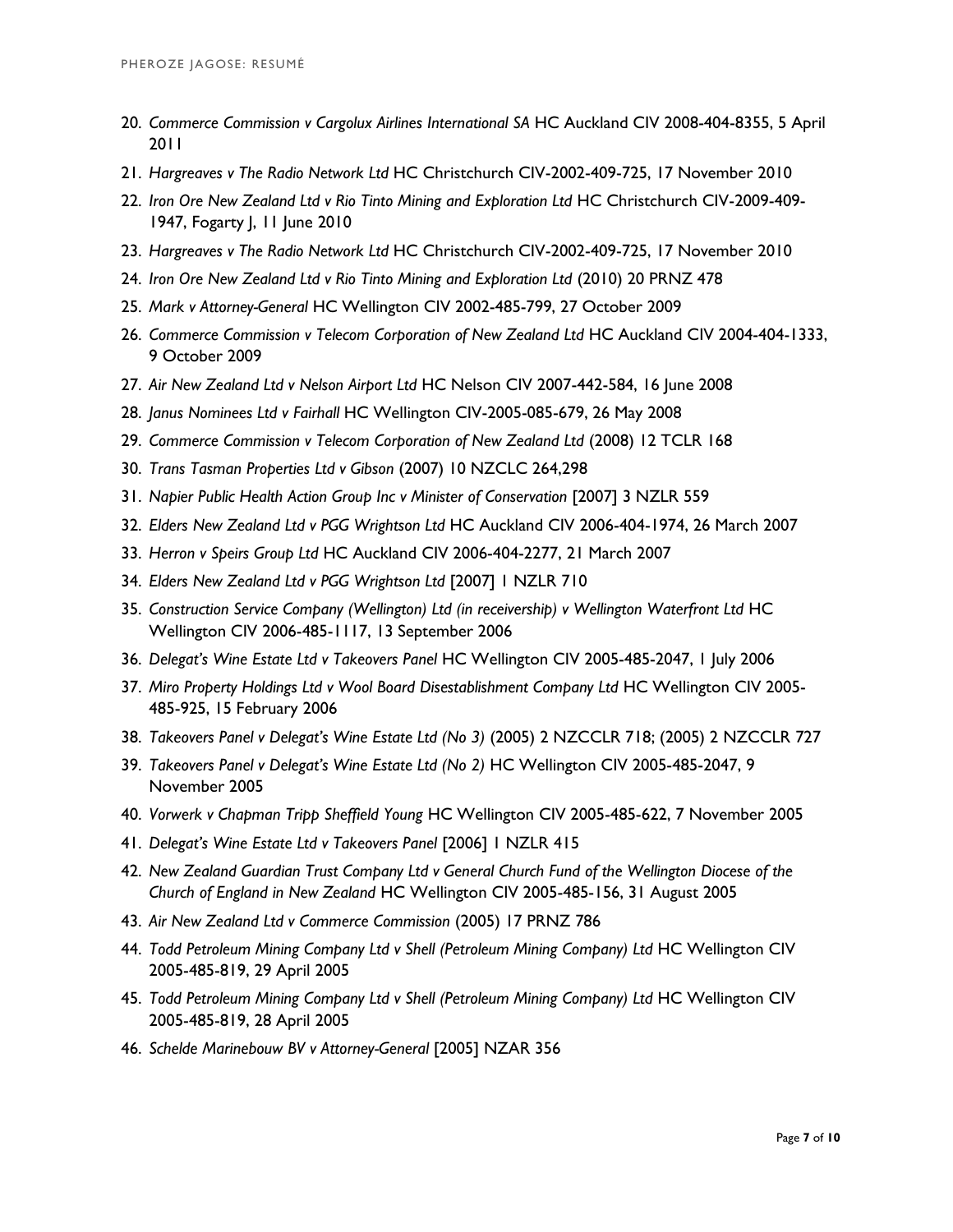- 47. *Accident Compensation Corporation v OPC Managed Rehab Ltd (struck off)* HC Auckland CIV 2004- 404-4143, 14 October 2004
- 48. *Meates v Attorney-General* HC Christchurch CIV 2003-409-360, 6 July 2004
- 49. *Murray v Morel & Co Ltd* HC Auckland CIV 2003-404-4897, 8 April 2004
- 50. *WSA Investments Ltd v Wellington Regional Stadium Trust (Inc)* HC Wellington CIV 2004-485-548, 30 March 2004
- 51. *The Home Mortgage Company Ltd v Aon Consulting New Zealand Ltd* HC Auckland CIV 2000-404- 1804, 29 August 2003
- 52. *Wilson v White* (2003) 16 PRNZ 885
- 53. *Grigg Auto Sales v ACP Media Ltd* HC Wellington CIV 2003-485-932, 5 June 2003
- 54. *Wilson v White* HC Wellington, CP 218/02, 11 April 2003
- 55. *Wilson v White* HC Wellington, CP 218/02, 3 December 2002
- 56. *Lilburne v Albany Power Centre Ltd* HC Wellington, M 183/02, 27 November 2002
- 57. *New Zealand Rugby Football Union Inc v Canterbury International Ltd* (2001) 16 PRNZ 213
- 58. *New Zealand Rugby Football Union v Canterbury International Ltd* (2001) 10 TCLR 176
- 59. *Callplus Ltd v Telecom New Zealand Ltd* (2000) 15 PRNZ 14
- 60. *Callplus Ltd v Telecom New Zealand Ltd* HC Auckland CP131/SW00, 17 April 2000
- 61. *Saunders & Company v AMP General Insurance Ltd* HC Christchurch CP174/99, 21 March 2000
- 62. *Telstra New Zealand Ltd v Telecom New Zealand Ltd* HC Auckland CL16/99, 23 February 2004
- 63. *Logica New Zealand Ltd v EFTPOS (New Zealand) Ltd* HC Wellington CP156/99, 22 December 1999)
- 64. *Telstra New Zealand Ltd v Telecom New Zealand Ltd* HC Auckland CL16/99, 6 July 1999
- 65. *Aristocrat Leisure Industries Pty Ltd v Jetz International Ltd* HC Wellington CP53/98, 17 June 1998
- 66. *Rothschild Properties Ltd v Saxony Systems Ltd* HC Napier CP9/98, 30 April 1998
- 67. *Doughty Group Ltd v Andrews Partners Recruitment Ltd* HC Wellington CP51/98, 16 March 1998
- 68. *Clear Communications Ltd v Telecom Corporation of New Zealand Ltd* HC Auckland CL54/96, 4 April 1987
- 69. *Clear Communications Ltd v Telecom Corporation of New Zealand Ltd* HC Auckland CL539/96, 5 March 1997
- 70. *New Zealand Private Hospitals Association-Auckland Branch (Inc) v Northern Regional Health Authority* HC Auckland CP440/94, 7 December 1994

#### *—Employment institutions*

- 1. *Crush v Southern DHB* [2016] NZERA Christchurch 126
- 2. *Lanca Ltd v Readman & others* [2014] NZERA Auckland 478
- 3. *New Zealand Aluminium Smelters Ltd v Weller & others* [2014] NZEmpC 74
- 4. *Weller & others v New Zealand Aluminium Smelters Ltd* [2013] NZERA Christchurch 75
- 5. *Routhan v The Plumbers, Gasfitters & Drainlayers Board* (ERA Wellington, 14 December 2010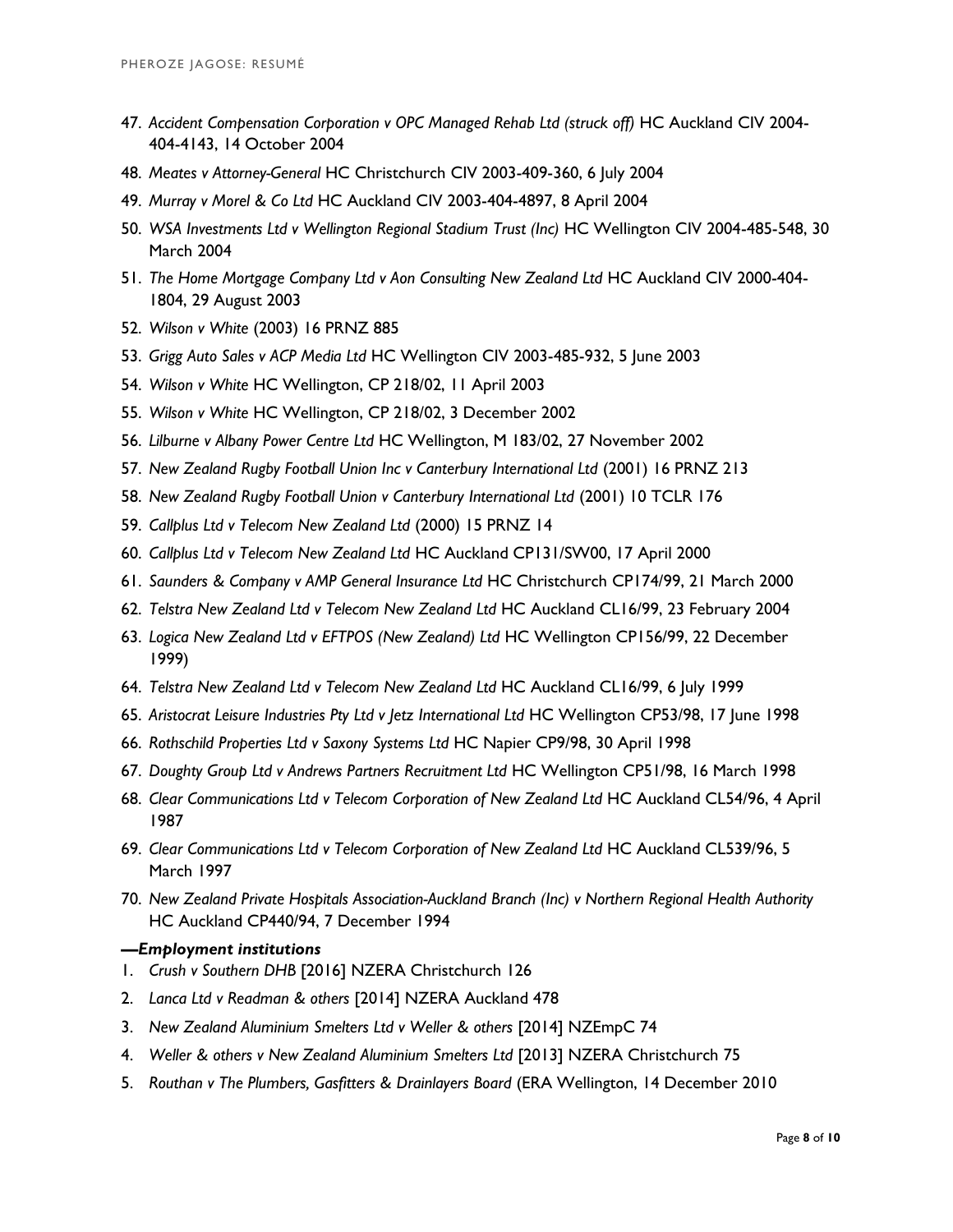- 6. *Plumbers, Gasfitters and Drainlayers Board v Routhan* (ERA Wellington, 18 September 2009)
- 7. *New Zealand Amalgamated Engineering Printing & Manufacturing Union (Inc) v Solid Energy New Zealand Ltd* (ERA Auckland, 5 October 2007)
- 8. *Moynihan v New Zealand Aluminium Smelters Ltd* (ERA Christchurch, 19 June 2006)
- 9. *Postles v Airways Corporation of New Zealand Ltd* (EC Wellington, 18 February 2003)
- 10. *Postles v Airways Corporation of New Zealand Ltd* (EC Wellington, 28 February 2001)
- 11. *Cail v Wrightson Ltd* (EC Christchurch, 19 September 2000)
- 12. *Gane v Telecom New Zealand Ltd* (ET Wellington, 25 January 2000)
- 13. *Ravensdown Corporation Ltd v Groves* (EC Christchurch, 15 October 1998)
- 14. *Ravensdown Corporation Ltd v Groves* (EC Christchurch, 30 September 1998)
- 15. *Candle New Zealand Ltd v Thompson* [1998] 3 ERNZ 339
- 16. *Gane v Telecom New Zealand Ltd* (ET Wellington, 31 March 1998)
- 17. *Telecom New Zealand Ltd v Deinhardt* (1997) 5 NZELC 98,441
- 18. *Eagle Airways Ltd v Lang* (EC Auckland, 20 February 1995)
- 19. *Airways Corporation of New Zealand Ltd v Brunton* [1994] 1 ERNZ 352
- 20. *Brunton v Airways Corporation of NZ Ltd* (ET Christchurch, 4 May 1994)
- 21. *Airways Corporation of NZ Ltd v Brunton* (ET Christchurch, 2 May 1994)
- 22. *Brunton v Airways Corporation of NZ Ltd* (ET Christchurch, 18 April 1994)
- 23. *Davenport v Bilmans Management Ltd t/a Ansett NZ Ltd* (ET Christchurch, 3 February 1994)
- 24. *Davenport v Bilmans Management Ltd t/a Ansett NZ* (ET Christchurch, 18 November 1993)
- 25. *Ham v Hawera Aero Club Inc* [1993] 2 ERNZ 756
- 26. *Lang v Eagle Airways Ltd* (ET Auckland, 27 September 1993)
- 27. *Coker v Airline Flying Club Inc* (EC Auckland, 31 May 1993)
- 28. *Air NZ Ltd v NZ Air Line Pilots Association IUOW* (EC Auckland, 8 December 1992)
- 29. *New Zealand Air Line Pilots Association Industrial Union of Workers Inc v Mount Cook Group Ltd* (EC Christchurch, 11 November 1992)
- 30. *Sayer v Capital Aviation Ltd* [1992] 3 ERNZ 590
- 31. *New Zealand Air Line Pilots Association IUOW v Mount Cook Group Ltd* [1992] 3 ERNZ 355
- 32. *New Zealand Air Line Pilots Association IUOW v Air New Zealand Ltd* [1992] 3 ERNZ 73
- 33. *NZ Airline Pilots Association IUOW v Mount Cook Ltd* (ET Christchurch, 16 June 1992)
- 34. *New Zealand Airline Pilots Association Industrial Union of Workers (Inc) v Mount Cook Ltd* (EC Christchurch, 6 May 1992)
- 35. *NZ Airline Pilots Association v Air NZ Ltd* (EC Auckland, 16 April 1992)
- 36. *New Zealand Airline Pilots' Association IUOW v Air New Zealand Ltd* [1992] 1 ERNZ 880
- 37. *Nelson Air Ltd v New Zealand Airline Pilots' Association* [1991] 3 ERNZ 1128
- 38. *New Zealand Airline Pilots' Association IUOW v Air New Zealand Ltd* [1991] 1 ERNZ 1001